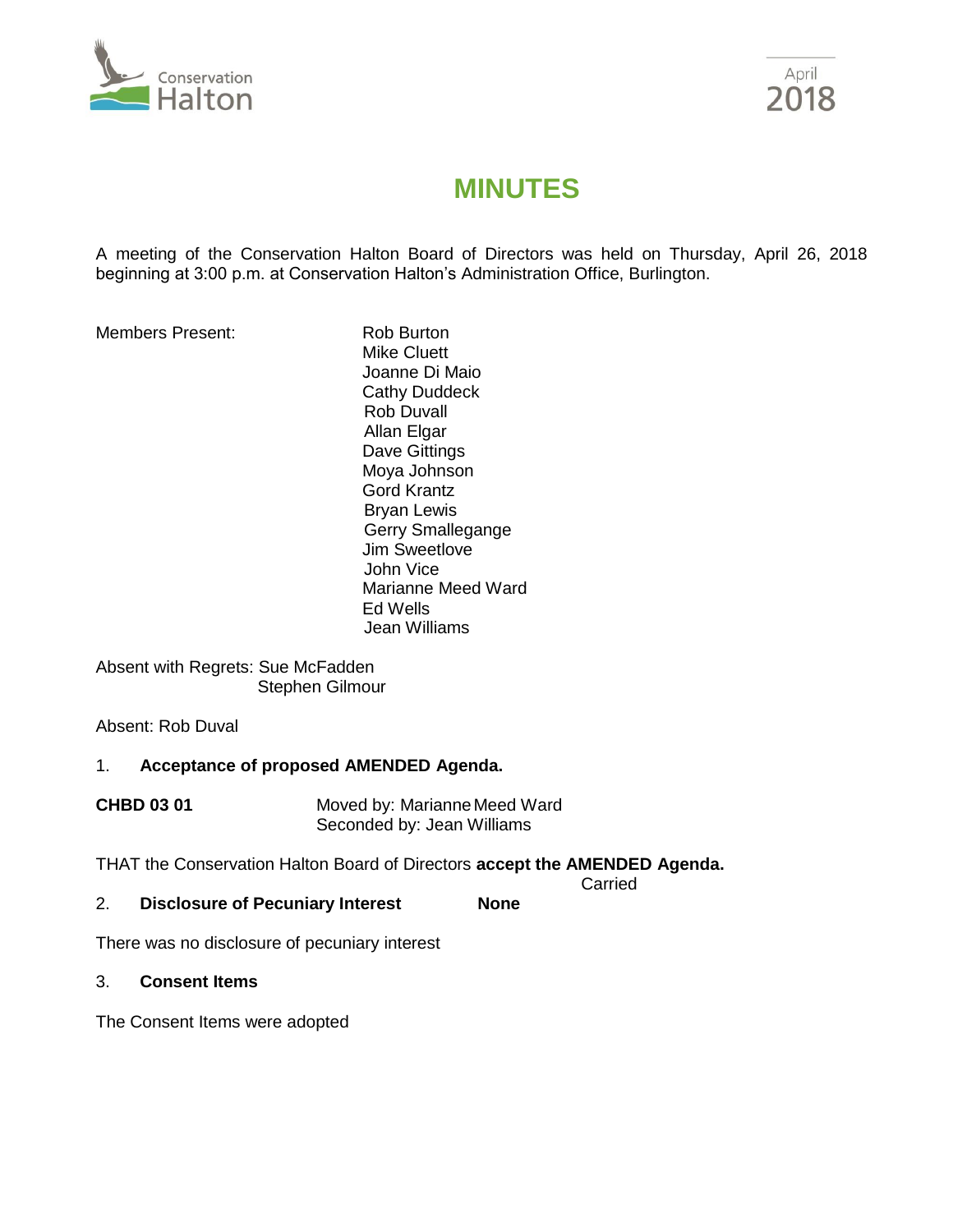



- 4. **Action Items**
- 4.1 **Greenbelt Golden Horseshoe Conservation Authorities Collaborative Report #: CHBD 03 18 02**

**CHBD 03 02** Moved by: Cathy Duddeck Seconded by: Mike Cluett

THAT the Conservation Halton Board of Directors **endorse Conservation Halton's participation in the Greenbelt Golden Horseshoe Conservation Authorities Collaborative and authorize the CAO to sign the attached Memorandum of Understanding.**

Carried

- 4.2 **Delegation of Approval Authority for Permissions under Ontario Regulation 162/05 Report #: CHBD 03 18 03**
- **CHBD 03 03** Moved by: Allan Elgar Seconded by: Dave Gittings

THAT the Conservation Halton Board of Directors **approve the following staff positions be delegated the authority to approve permissions under Ontario Regulation 162/06:**

- o **CAO/Secretary Treasurer**
- o **Senior Director, Corporate and Strategic Initiatives**
- o **Director, Planning and Watershed Management**
- o **Senior Manager, Development Planning**

THAT the Conservation Halton Board of Directors **reaffirm that permissions will generally be granted for a period of 24 months (2 years);**

THAT the Conservation Halton Board of Directors **continue to consider permissions for a period of up to 60 months (5 Years) for major municipal infrastructure where it has been demonstrated to the Board's satisfaction that, due to the scope of the project, an extended implementation period is warranted;**

AND FURTHER THAT the Conservation Halton Board of Directors **consider permissions for a period of up to 60 months (5 Years) for infrastructure maintenance using standard operating practices, where it has been demonstrated to the Board's satisfaction that an extended implementation period is warranted.**

Carried

4.3 **Appointment of Provincial Offences Officer under Ontario Regulation 162/06 pursuant to the** *Conservation Authorities Act* **Report #: CHBD 03 18 04**

**CHBD 03 04** Moved by: Jean Williams Seconded by: Cathy Duddeck

THAT the Conservation Halton Board of Directors **approve the appointment of Cassandra Connolly as a Provincial Offences Officer, as set out in the** *Conservation Authorities Act* **and Ontario Regulation 162/06.**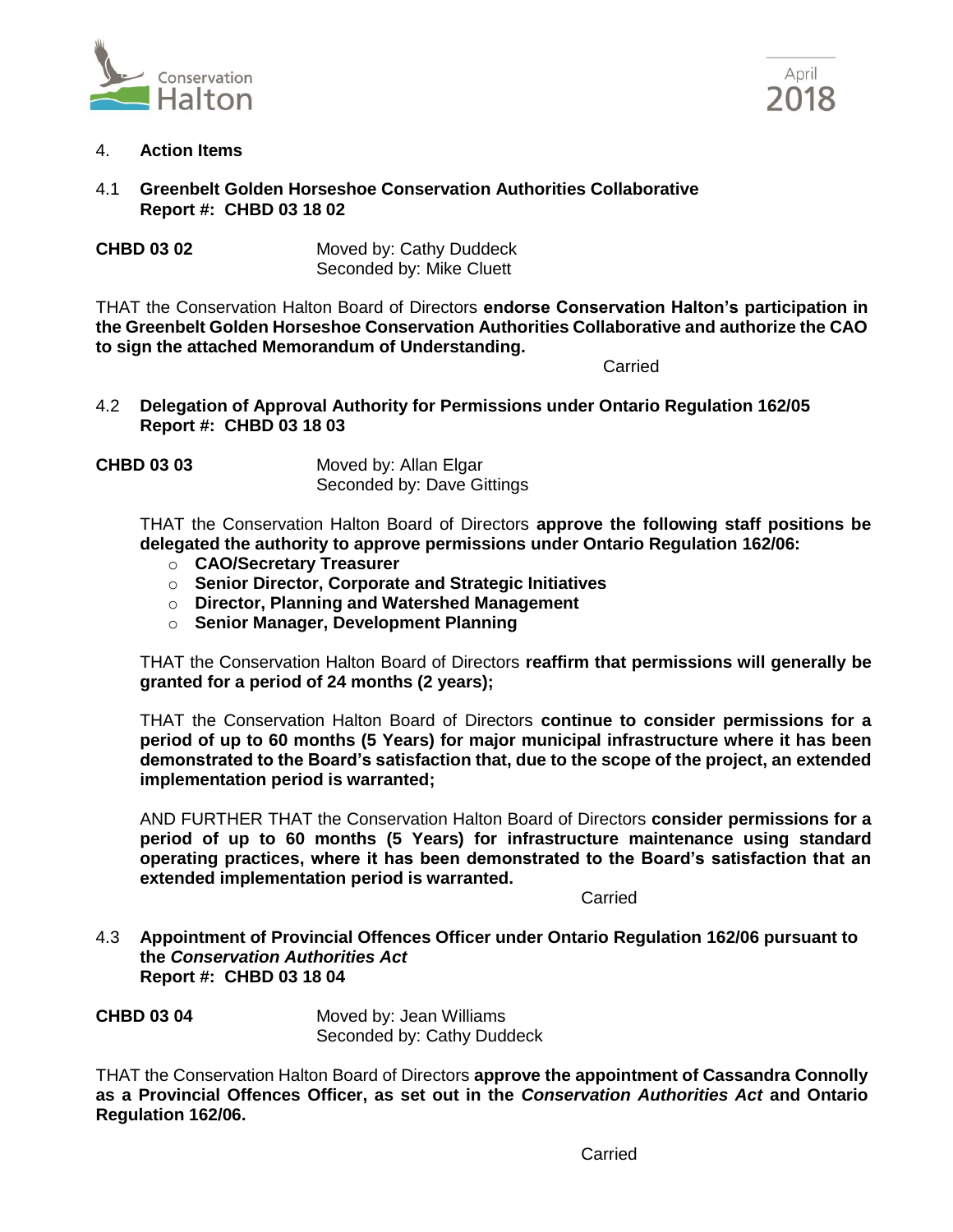



#### 4.4 **Re-appointment of Member to the Conservation Halton Foundation Board of Directors Report #: CHBD 03 18 06**

**CHBD 03 05** Moved by: Gord Krantz Seconded by: Allan Elgar

THAT the Conservation Halton Board of Directors **approve the re-appointment of Don Ford to the Conservation Halton Foundation Board of Directors until May 2020.**

**Carried** 

4.5 **Kelso Dam Construction** Phase 2 Funding Support Request to Halton Region Report #: CHBD 03 18 07

**CHBD 03 10** Moved by: Rob Burton Seconded by: Marianne Meed Ward

THAT the Conservation Halton Board of Directors **request Halton Region Council to provide additional funding in the amount of \$1,857,881, in support of Phase 2 construction at the Kelso Dam**. **Carried** 

*Bruce McTavish, Project Manager for HATCH presented the status of Kelso Dam and repairs recommendations.*

### 5. **In Camera Items**

5.1 Legal Issue – Report #: CHBD 03 18 05

**CHBD 03 06** Moved by: Marianne Meed Ward Seconded by: Rob Burton

THAT the Conservation Halton Board of Directors **convene In Camera**. **Carried** 

**CHBD 03 07** Moved by: Jean Williams Seconded by: Marianne Meed Ward

THAT the Conservation Halton Board of Directors **reconvene in public forum**. Carried

**CHBD 03 08** Moved by: Jean Williams Seconded by: Marianne Meed Ward

THAT the Conservation Halton Board of Directors **direct staff to proceed as discussed In Camera. Carried** 

# 6. **Board of Directors Strategy Session / Business Planning**

# 7. **Other Business**

*a. CH to present a legal update to Board of Directors on rights of farmers over lands and the right of cities to decide the use of land.*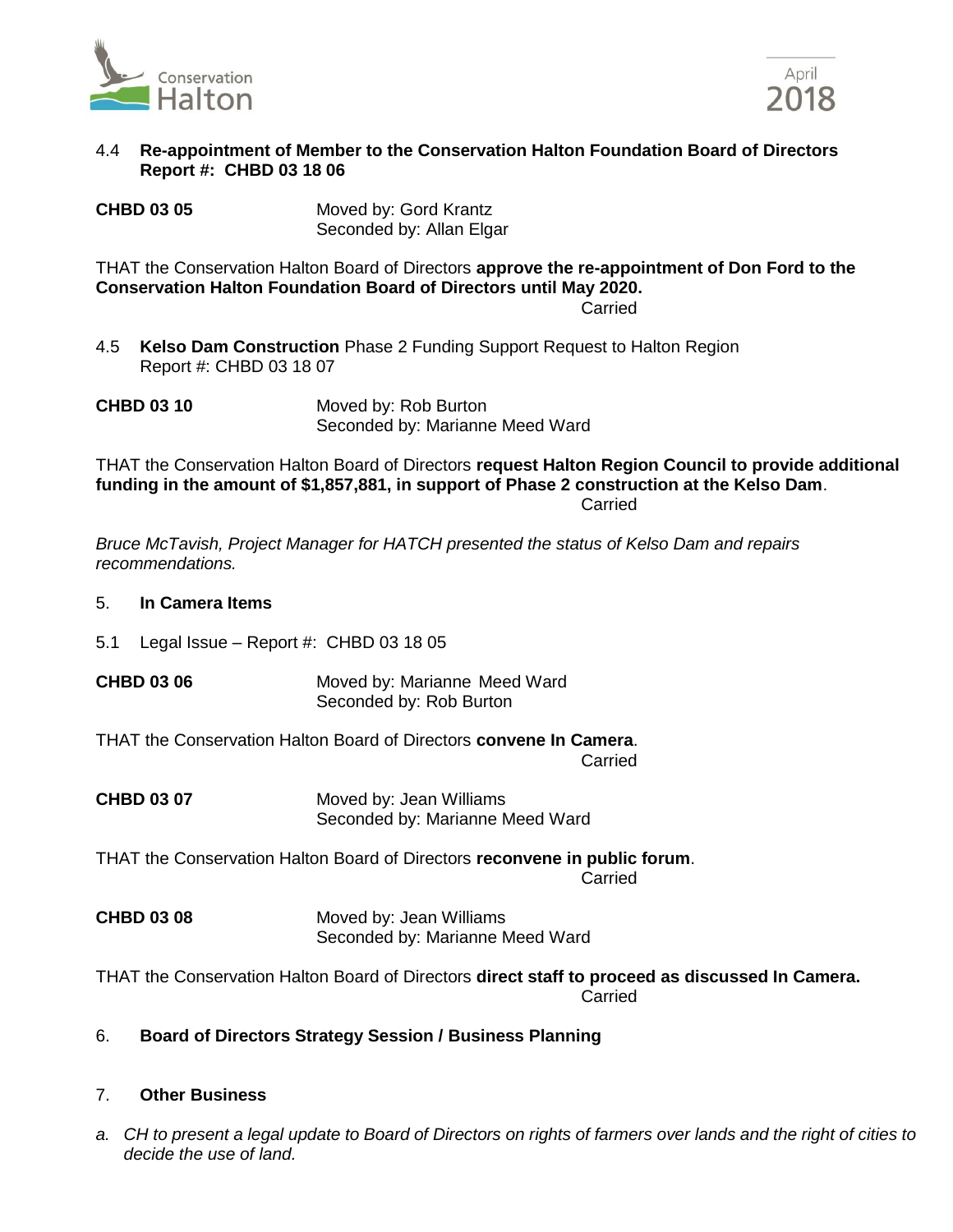



*b. CAO to send a congratulatory message on behalf of the Board of Director to Patricia Vickers on her retirement.*

*The Board would like to acknowledge Patricia's contribution.*

# 8. **Adjournment**

# **CHBD 03 09** Moved by: John Vice

THAT the Conservation Halton Board of Directors **adjourn at 4. 40 p.m.**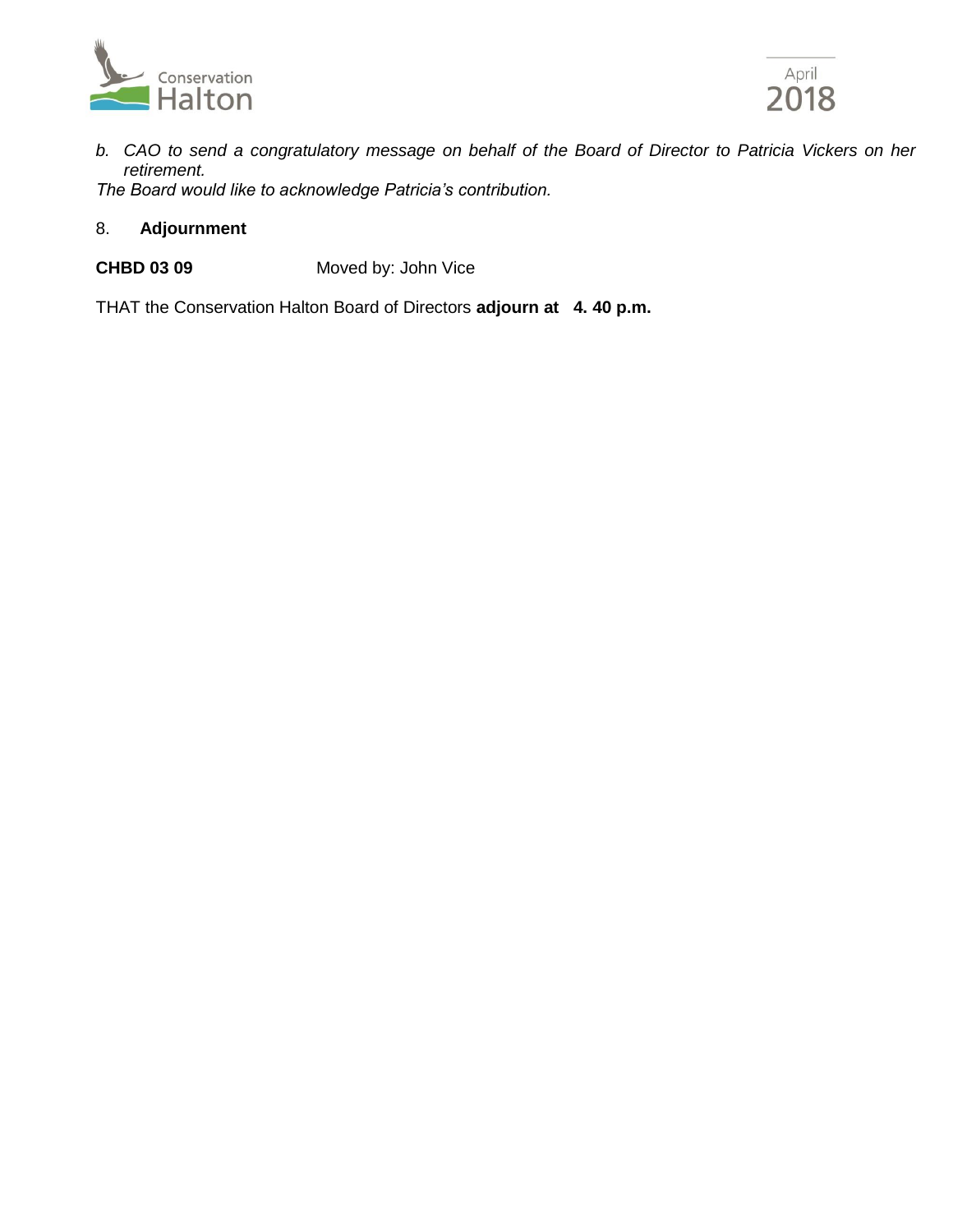



**REPORT TO: Board of Directors REPORT NO: #** 03 18 07 **FROM:** Janelle Weppler, Associate Director, Engineering 905.336.1158 x2294, jweppler@hrca.on.ca Sheryl Ayres, Senior Director, Corporate and Strategic Initiatives 905.336.1158 x2250, sayres@hrca.on.ca DATE: April 26, 2018 SUBJECT: Kelso Dam Construction Phase 2 Funding Support Request to Halton Region

#### Recommendation

THAT the Conservation Halton Board of Directors request Halton Region Council to provide additional funding in the amount of \$1,857,881, in support of Phase 2 construction at the Kelso Dam.

#### **Executive Summary**

Phase 1 of Kelso Dam, Urgent Repairs and Rehabilitation Projects has been completed and Phase 2 (the final phase), is ready to commence. Increased project costs have been identified for Phase 2 due to required engineering mitigation measures needed to support dewatering during construction. Unprecedented federal and provincial funding has been secured to fund a portion of the increased project costs and additional municipal funding is required to fund the balance.

Discussions with Halton Regional staff have occurred in regards to the increased project costs and additional funding required. A request to Halton Region Council in the amount of \$1,857,881 is required to secure funding for the balance of the additional project costs. As a result of discussions with Halton Region staff, we expect the budgetary impacts of this additional funding amount to be mitigated through the asset management financing plan. Conservation Halton and Halton Region staff will continue to work together to develop a financing plan to fund the State of Good Repair Levy for rehabilitation of assets as identified through the Asset Management Plan for Dams & Channels.

#### Report

#### Background

The Kelso Dam has been subjected to a number of dam safety inspections, assessments, investigations, evaluations and reviews. These various studies identified deficiencies related to the original design of the dam including seismic loading, the lack of energy dissipation downstream of the concrete spillway structure and the potential for the emergency spillway flows to cause erosion that might threaten the dam embankment. In addition, on June 11, 2015 and June 23, 2015, a boil and evidence of turbid discharge was observed within the channel, immediately downstream of the outlet works.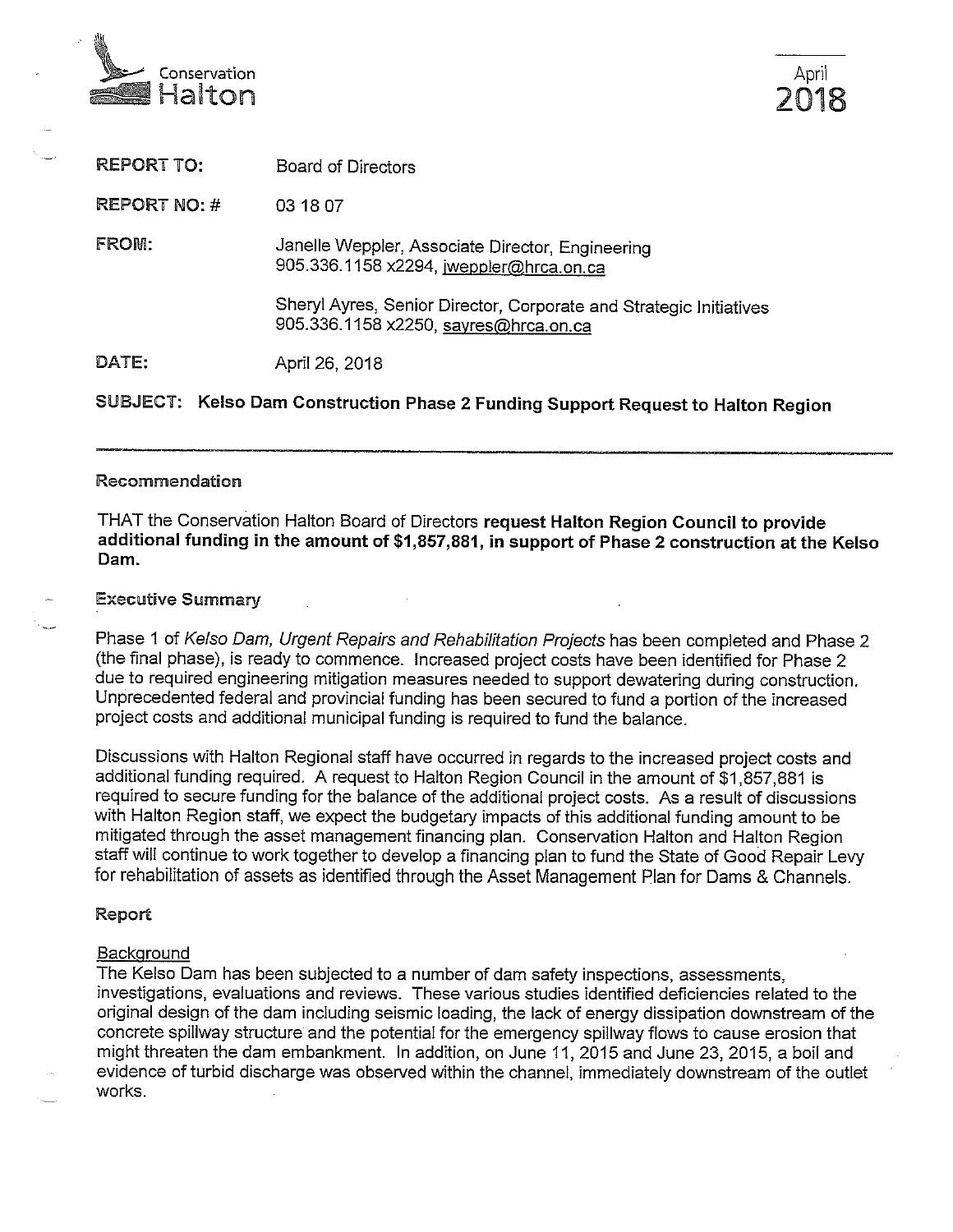

An engineering consulting company (Hatch) was immediately retained following the turbid discharge observation on June 11, 2015, to complete investigations and to provide engineering advice and recommend mitigation measures that included lowering of the water level within the reservoir and monitoring through site visits, cameras and onsite equipment. Hatch subsequently provided repair and rehabilitation designs, and completed tender documents for the Kelso Dam, Urgent Repairs and Rehabilitation Projects.

#### **Construction Phasing**

Given the need to proceed with the works at the Kelso Dam and that the original award was contingent upon receiving approval for all required permits. Conservation Halton staff obtained approval from the Conservation Halton Board of Directors to award the contract for construction to Dufferin Construction Company in two phases, contingent on approval of outstanding permits and funding. Phase 1 included works that did not require the outstanding permits, where Phase 2 award remained pending obtaining outstanding permits.

Phase 1 works were completed by March 31, 2018 and included the following items:

- Utility pole relocation;
- Groundwater investigations:
- Re-grading of emergency spillway;
- Re-leveling of precast slabs on upstream embankment of dam;
- Installation of eleven (11) new piezometers and decommissioning of non-functional instrumentation; and
- Removal of grouted riprap on upstream embankment of dam and replacement of riprap.  $\bullet$

Proposed Phase 2 works include the following:

- Site Preparation
- River Control, Diversion and Dewatering
- Cut off Grouting at Dam Crest
- Stilling Basin
- Site Restoration
- Asphalt Resurfacing of Dam Crest
- **Engineering Support (Contract Administration)**

Conservation Halton has since received the MNRF LRIA permit and is currently working on the MOECC Permit to Take Water (PTTW). PTTW requirements are dependent on engineering mitigation measures and the ability to reduce dewatering needs.

#### Groundwater Investigation

Groundwater investigations completed in Phase 1, through a pump test carried out by GHD (engineering consultant) identified a large amount of groundwater seepage and the subsequent need to mitigate and support dewatering during construction excavation in Phase 2, through engineering controls. A summary of the findings is a follows:

- The site is primarily underlain by a thick sand, and sand and gravel deposit which forms an unconfined aquifer within the Kelso Dam rehabilitation area.
- The sand, and sand and gravel deposit has a very high groundwater yield.
- The long term steady state groundwater seepage to the excavation is estimated to be approximately 20,000,000 litres per day (requires PTTW from MOECC if not mitigated).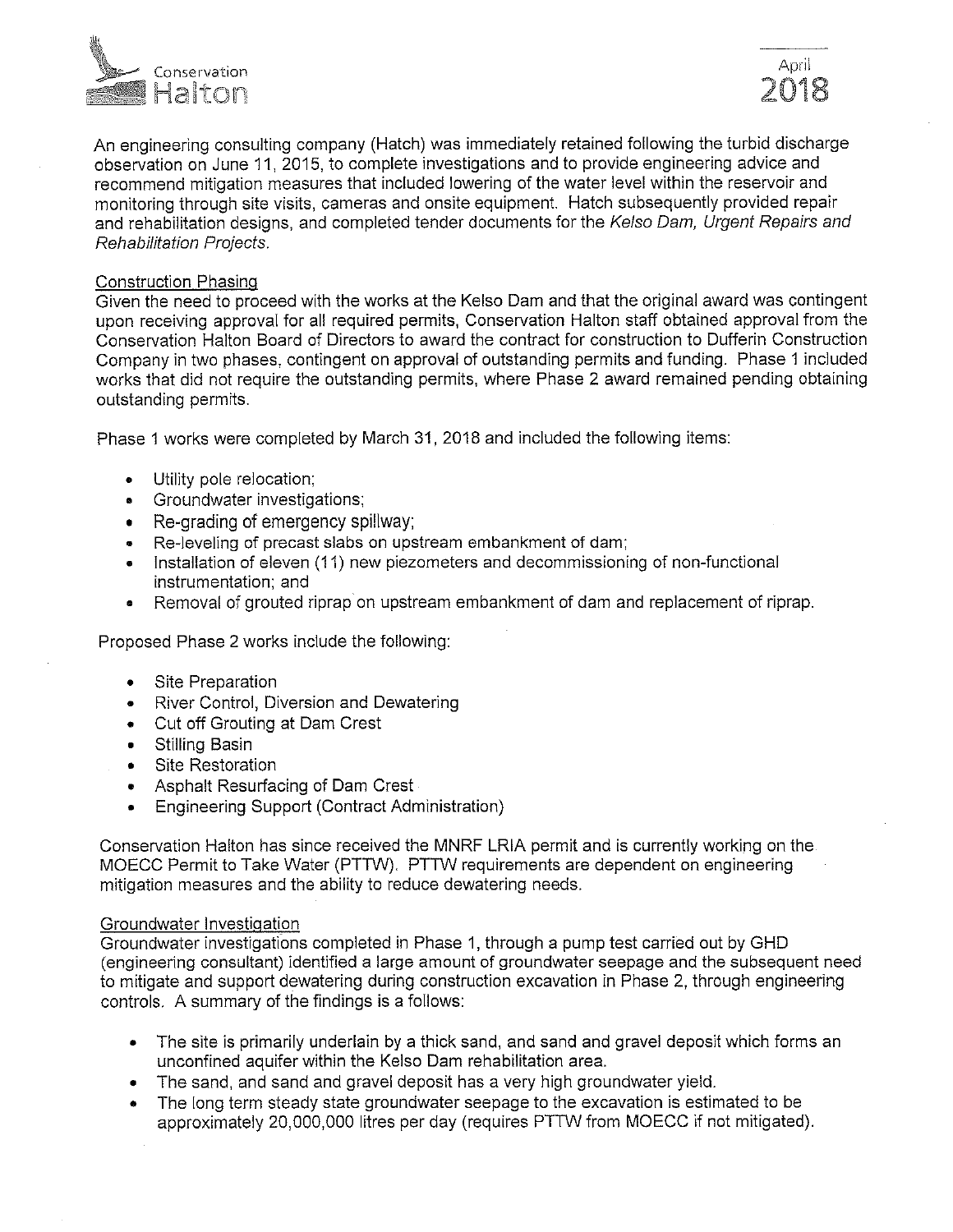



- The area of influence is estimated to be 790 metres from the construction excavation.
- Pre-treatment of the discharge is required that may include filtration or sedimentation/settling or a sediment curtain to reduce turbidity levels.
- Engineering controls will be required to mitigate groundwater takings during the construction of

Conservation Halton staff carried out an evaluation of engineering controls with expertise from Hatch, GHD and Dufferin Construction and identified alternatives to mitigate dewatering during construction of the stilling basin. Alternatives included pumping, cut-off walls and grouting (alone and in combination), were evaluated based on technical, environmental, social/economic and financial criteria. The optimal mitigation alternative was estimated to have a total cost of \$3,100,000.

# Impact on Strategic Goals

This report supports the Metamorphosis strategic theme of Preparing for the effects of climate

This strategic initiative supports the objective to Enhance public safety through maintenance and upgrades of flood control structures and modernization of flood management operations to protect communities from severe weather and natural hazards.

# **Financial Impact**

The construction cost for the Kelso Dam was initially estimated at \$5,265,000.

The total construction cost for the Kelso Dam has been updated to include the additional engineering mitigation controls required to support dewatering during construction excavation, with an estimated cost of \$3,100,000, resulting in a total estimated construction cost of \$8,365,000.

Total construction expenditures to date (Phase 1) on the Kelso Dam Urgent Repairs and Rehabilitation Projects is \$697,560 which was funded 50% municipally through debt financing provided by the Region of Halton, and the balance by provincial WECI funding.

Conservation Halton was successful in obtaining federal funding support through the National Disaster Mitigation Program (NDMP) in the amount of \$1,500,000 for construction of Phase 2 works at the Kelso Dam, which is the maximum potential funding available per project.

Conservation Halton was also recently successful in obtaining additional provincial funding support through the Water and Erosion Control Infrastructure (WECI) 2018-19 program in the amount of \$1,870,308 for construction of Phase 2 works at the Kelso Dam. The Ministry of Natural Resources and Forestry (MNRF) and WECI Committee received and reviewed 126 applications from 27 conservation authorities. The MNRF and WECI Committee prioritize projects based on safety and distribute \$5,000,000 annually in total provincial funding. The Kelso Dam was recognized as a high priority project and was supported by the MNRF and WECI Committee through approval of nearly 40% of the total WECI annual funding available.

Together, NDMP and WECI programs support 44% of project funding for the Kelso Dam works and require the balance to be provided by the proponent. The initially estimated construction budget of \$5,265,000 includes \$2,632,500 in approved municipal funding through debt financing with Halton Region. Increased costs to support engineering mitigation needs during dewatering result in the need for additional funding of \$1,857,881; resulting in a total municipal funding need of \$4,490,381.